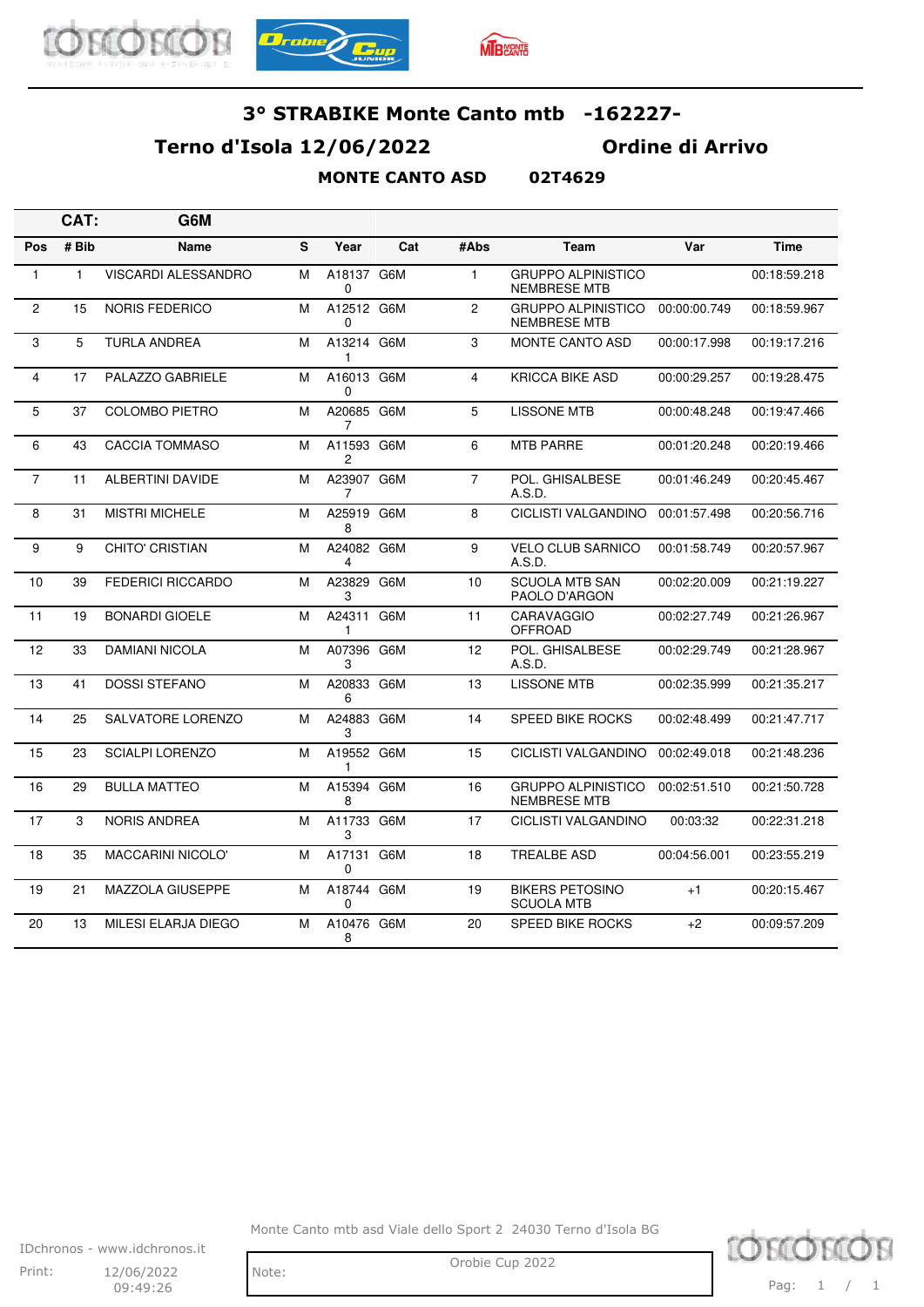





## **Terno d'Isola 12/06/2022 Ordine di Arrivo**

#### **MONTE CANTO ASD 02T4629**

|                | CAT:           | G6F                          |   |                 |     |                |                                             |              |              |
|----------------|----------------|------------------------------|---|-----------------|-----|----------------|---------------------------------------------|--------------|--------------|
| Pos            | # Bib          | Name                         | S | Year            | Cat | #Abs           | Team                                        | Var          | <b>Time</b>  |
| $\mathbf{1}$   | 48             | <b>NICOLI FEDERICA</b>       | F | A10923 G6F<br>8 |     | 9              | SPEED BIKE ROCKS                            | 00:01:44.502 | 00:20:40.723 |
| 2              | 46             | PRATAVIERA CATERINA          | F | A13784 G6F<br>0 |     | 14             | S.MARTINO DI<br><b>VALCUVIA</b>             | 00:02:15.242 | 00:21:11.463 |
| 3              | 45             | <b>SCROCCARO BEATRICE</b>    | F | A17855 G6F<br>5 |     | 19             | <b>LISSONE MTB</b>                          | 00:03:27.003 | 00:22:23.224 |
| $\overline{4}$ | 49             | <b>BAIGUINI GIULIA MARIA</b> | F | A09535 G6F<br>5 |     | 21             | CICLI BETTONI COSTA<br><b>VOLPINO</b>       | 00:05:10.754 | 00:24:06.975 |
| 5              | 47             | <b>FERRAGUTI ELISA</b>       | F | A25763 G6F<br>5 |     | 25             | <b>BIKERS PETOSINO</b><br><b>SCUOLA MTB</b> | $+1$         | 00:23:24.727 |
| 6              | 50             | <b>GERVASONI LUDOVICA</b>    | F | A21462 G6F<br>3 |     | 26             | LE MARMOTTE<br>LORETO                       | $+2$         | 00:11:50.965 |
|                | CAT:           | G6M                          |   |                 |     |                |                                             |              |              |
| Pos            | # Bib          | Name                         | S | Year            | Cat | #Abs           | Team                                        | Var          | <b>Time</b>  |
| $\mathbf{1}$   | 16             | <b>MICHELI FILIPPO</b>       | M | A22223 G6M<br>3 |     | $\mathbf{1}$   | CARBONHUBO CMQ                              |              | 00:18:56.221 |
| $\mathbf{2}$   | 8              | <b>AZZOLARI CRISTIAN</b>     | M | A14673 G6M<br>1 |     | $\overline{2}$ | LE MARMOTTE<br><b>LORETO</b>                | 00:00:17.740 | 00:19:13.961 |
| 3              | 38             | COLOMBO RICCARDO             | M | A10722 G6M<br>6 |     | 3              | <b>LISSONE MTB</b>                          | 00:00:32.010 | 00:19:28.231 |
| $\overline{4}$ | 30             | <b>MARCHETTI MATTIA</b>      | M | A12731 G6M<br>5 |     | $\overline{4}$ | <b>BIKERS PETOSINO</b><br><b>SCUOLA MTB</b> | 00:00:52.241 | 00:19:48.462 |
| 5              | 10             | PESENTI DAVIDE               | M | A08057 G6M<br>8 |     | 5              | <b>BIKERS PETOSINO</b><br><b>SCUOLA MTB</b> | 00:00:52.448 | 00:19:48.669 |
| 6              | 22             | MARCHETTI LORENZO            | м | A12731 G6M<br>6 |     | 6              | <b>BIKERS PETOSINO</b><br><b>SCUOLA MTB</b> | 00:01:07.240 | 00:20:03.461 |
| $\overline{7}$ | 44             | <b>BARACHETTI VALENTINO</b>  | M | A19466 G6M<br>0 |     | $\overline{7}$ | <b>MONTE CANTO ASD</b>                      | 00:01:14.751 | 00:20:10.972 |
| 8              | 24             | <b>STABILINI LORENZO</b>     | M | A23874 G6M<br>4 |     | 8              | <b>MTB PARRE</b>                            | 00:01:17.251 | 00:20:13.472 |
| 9              | 32             | <b>OSMAN MONIR</b>           | M | A13583 G6M<br>9 |     | 10             | LE MARMOTTE<br><b>LORETO</b>                | 00:02:03.242 | 00:20:59.463 |
| 10             | 28             | <b>MANZONI MARCO</b>         | м | A21419 G6M<br>1 |     | 11             | LE MARMOTTE<br><b>LORETO</b>                | 00:02:05.242 | 00:21:01.463 |
| 11             | 18             | FORNONI GABRIELE             | M | A13000 G6M<br>4 |     | 12             | MTB PARRE                                   | 00:02:07.501 | 00:21:03.722 |
| 12             | 26             | MOLOGNI LUCA                 | М | A20571 G6M<br>1 |     | 13             | <b>BIKERS PETOSINO</b><br><b>SCUOLA MTB</b> | 00:02:09.504 | 00:21:05.725 |
| 13             | 20             | <b>BONACINA GIORGIO</b>      | M | A10337 G6M<br>4 |     | 15             | POL. GHISALBESE<br>A.S.D.                   | 00:02:38.742 | 00:21:34.963 |
| 14             | 6              | <b>BENTI ANDREA</b>          | M | A16272 G6M<br>2 |     | 16             | <b>SCUOLA MTB SAN</b><br>PAOLO D'ARGON      | 00:02:43.742 | 00:21:39.963 |
| 15             | 4              | <b>BALLABIO ANDREA</b>       | м | A20701 G6M<br>9 |     | 17             | <b>LISSONE MTB</b>                          | 00:02:43.926 | 00:21:40.147 |
| 16             | 14             | <b>BARCELLA EMANUELE</b>     | м | A11113 G6M<br>9 |     | 18             | <b>KRICCA BIKE ASD</b>                      | 00:03:14.243 | 00:22:10.464 |
| 17             | 36             | <b>BONATI NOAH</b>           | м | A13860 G6M<br>8 |     | 20             | LE MARMOTTE<br>LORETO                       | 00:03:39.243 | 00:22:35.464 |
| 18             | 12             | <b>CORBETTA DIEGO</b>        | м | A13845 G6M<br>8 |     | 22             | <b>LISSONE MTB</b>                          | 00:05:58.515 | 00:24:54.736 |
| 19             | $\overline{2}$ | RESNATI ALESSANDRO           | M | A16079 G6M<br>0 |     | 23             | <b>LISSONE MTB</b>                          | $+1$         | 00:19:18.961 |

Monte Canto mtb asd Viale dello Sport 2 24030 Terno d'Isola BG

IDchronos - www.idchronos.it Print: 12/06/2022 Note: Orobie Cup 2022 12/06/2022

10:24:11

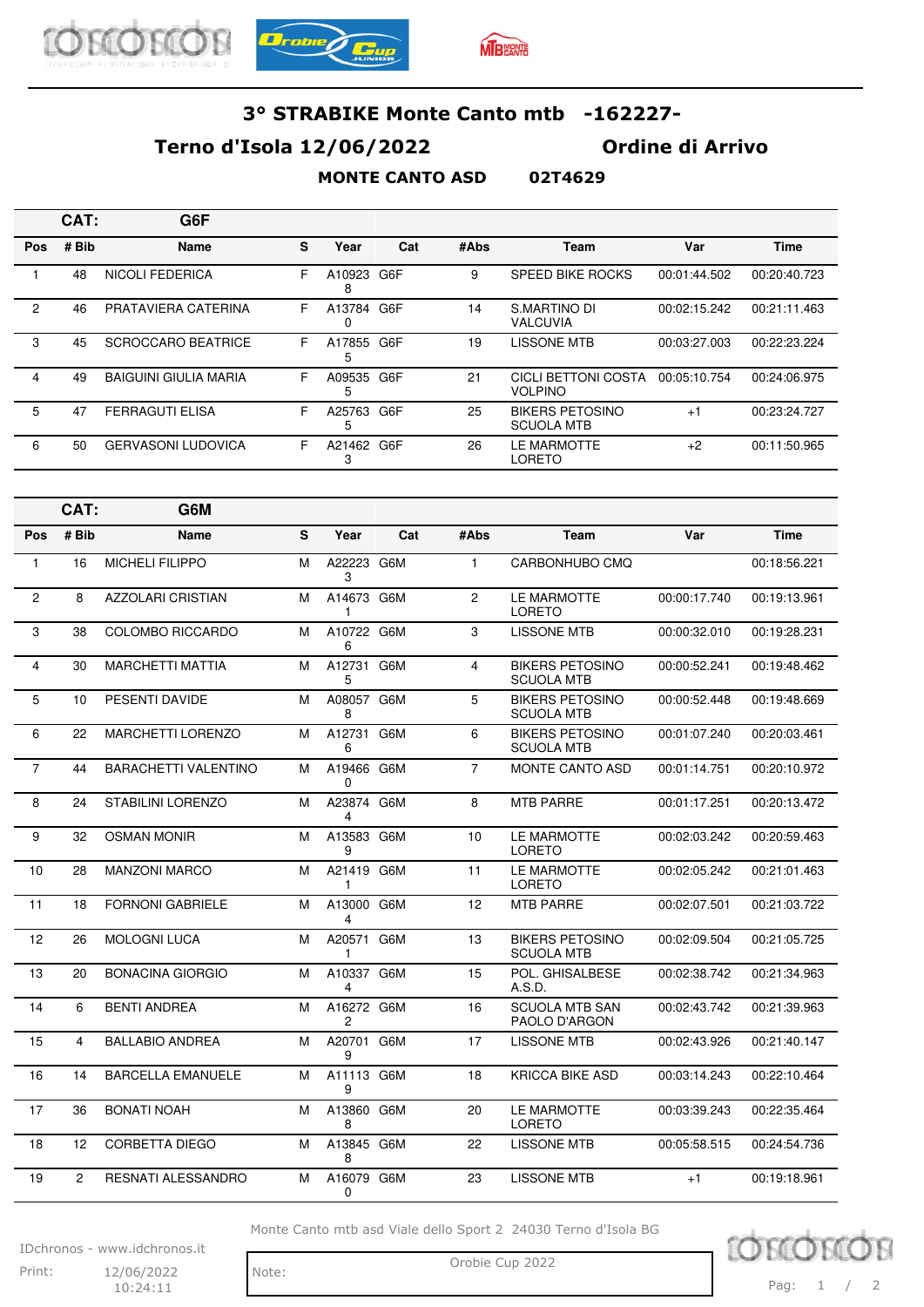

## **Terno d'Isola 12/06/2022 Ordine di Arrivo**

#### **MONTE CANTO ASD 02T4629**

|     | CAT:  | G6M                      |   |             |     |      |                       |     |              |
|-----|-------|--------------------------|---|-------------|-----|------|-----------------------|-----|--------------|
| Pos | # Bib | <b>Name</b>              | s | Year        | Cat | #Abs | Team                  | Var | <b>Time</b>  |
| 20  | 34    | <b>FUMAGALLI NICOLO'</b> | M | A21417<br>6 | G6M | 24   | LE MARMOTTE<br>LORETO | $+$ | 00:19:54.962 |

Monte Canto mtb asd Viale dello Sport 2 24030 Terno d'Isola BG

IDchronos - www.idchronos.it Print: 12/06/2022 Note: Orobie Cup 2022 12/06/2022 10:24:11

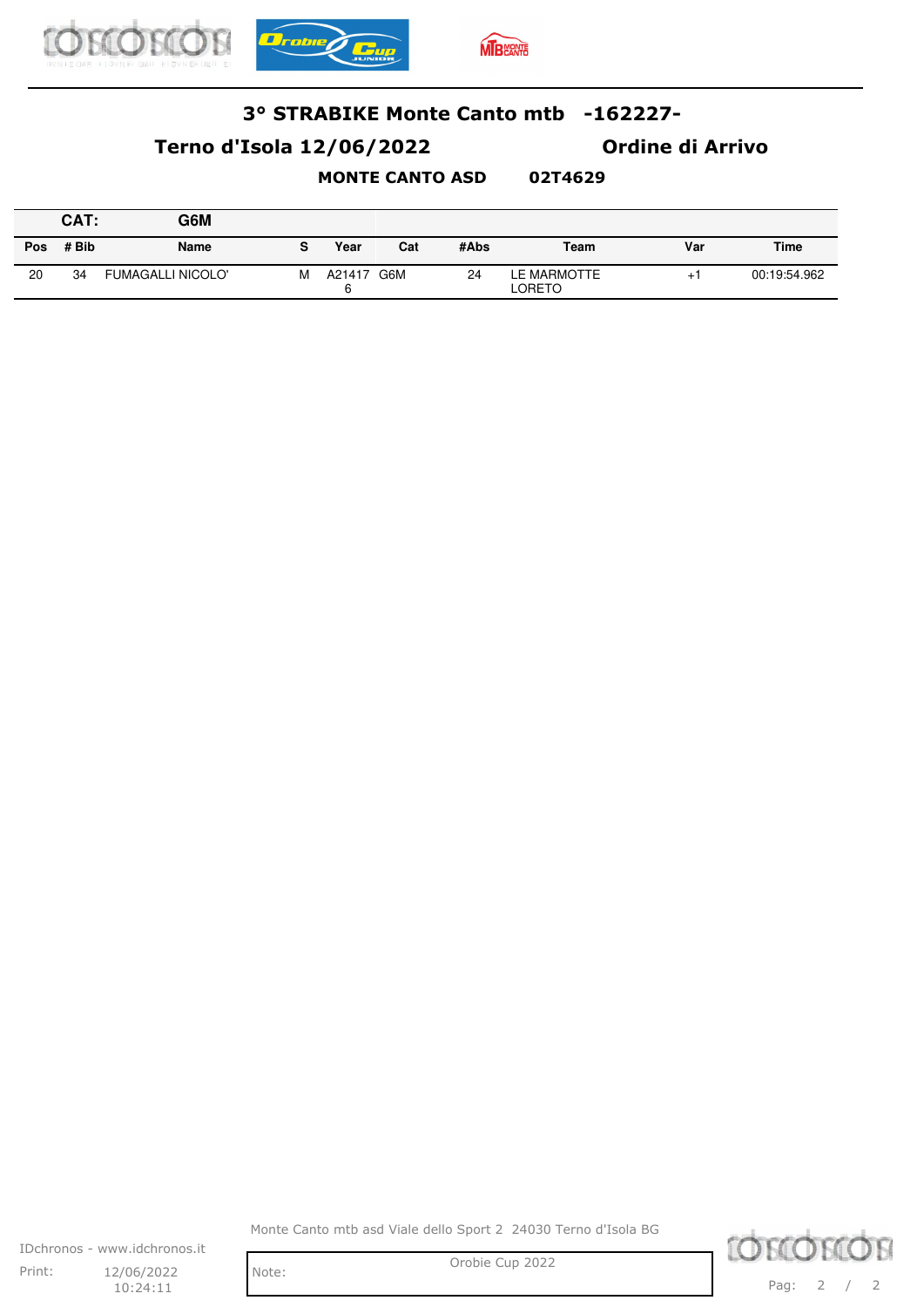





### **Terno d'Isola 12/06/2022 Ordine di Arrivo**

### **MONTE CANTO ASD 02T4629**

|                | CAT:  | G5M                       |   |                              |     |                |                                                  |              |              |
|----------------|-------|---------------------------|---|------------------------------|-----|----------------|--------------------------------------------------|--------------|--------------|
| Pos            | # Bib | Name                      | S | Year                         | Cat | #Abs           | <b>Team</b>                                      | Var          | <b>Time</b>  |
| 1              | 81    | <b>SIGNORELLI MIRKO</b>   | М | A15074 G5M<br>2              |     | $\mathbf{1}$   | <b>BIKERS PETOSINO</b><br><b>SCUOLA MTB</b>      |              | 00:14:04.568 |
| $\overline{c}$ | 59    | <b>COPETTI DAVIDE</b>     | М | A21668 G5M<br>2              |     | $\overline{2}$ | G.C. ALMENNO ASD                                 | 00:00:27.250 | 00:14:31.818 |
| 3              | 89    | <b>CUCINOTTA THOMAS</b>   | м | A15509 G5M<br>9              |     | 3              | <b>VELO CLUB SARNICO</b><br>A.S.D.               | 00:00:27.753 | 00:14:32.321 |
| 4              | 67    | <b>BOSSINI GIACOMO</b>    | М | A15682 G5M<br>3              |     | 4              | ZAINA CLUB A.S.D.                                | 00:00:39.248 | 00:14:43.816 |
| 5              | 83    | <b>PULCINI SAMUELE</b>    | М | A15867 G5M<br>0              |     | 5              | <b>KRICCA BIKE ASD</b>                           | 00:01:10.250 | 00:15:14.818 |
| 6              | 65    | <b>CENTANARO EMANUELE</b> | М | A15325 G5M<br>9              |     | 6              | <b>GRUPPO ALPINISTICO</b><br><b>NEMBRESE MTB</b> | 00:01:27.001 | 00:15:31.569 |
| $\overline{7}$ | 53    | <b>BONOMI ALESSIO</b>     | М | A17809 G5M<br>4              |     | $\overline{7}$ | <b>MONTE CANTO ASD</b>                           | 00:01:59.501 | 00:16:04.069 |
| 8              | 79    | <b>CAPELLI MATTEO</b>     | M | A18828 G5M<br>0              |     | 8              | LE MARMOTTE<br><b>LORETO</b>                     | 00:02:03.765 | 00:16:08.333 |
| 9              | 57    | <b>TOGNI DANIEL</b>       | М | A16896 G5M<br>6              |     | 9              | G.C. ALMENNO ASD                                 | 00:02:06.511 | 00:16:11.079 |
| 10             | 77    | <b>BORGONOVO LUCA</b>     | М | A16043 G5M<br>4              |     | 10             | <b>TREALBE ASD</b>                               | 00:02:26.251 | 00:16:30.819 |
| 11             | 71    | <b>MARTINELLI HERMAN</b>  | М | A15031 G5M<br>9              |     | 11             | <b>CICLISTI VALGANDINO</b>                       | 00:03:15.262 | 00:17:19.830 |
| 12             | 75    | <b>BARCELLA LORENZO</b>   | М | A18898 G5M<br>$\overline{4}$ |     | 12             | <b>SCUOLA MTB SAN</b><br>PAOLO D'ARGON           | 00:03:30.502 | 00:17:35.070 |
| 13             | 69    | <b>BOMBARDIERI GIULIO</b> | М | A19047 G5M<br>8              |     | 13             | <b>TREALBE ASD</b>                               | 00:03:38.252 | 00:17:42.820 |
| 14             | 55    | ONGARO ANDREA             | м | A21792 G5M<br>4              |     | 14             | CICLISTI VALGANDINO                              | 00:04:11.253 | 00:18:15.821 |
| 15             | 73    | SOLONARI JONATAN          | М | A21336 G5M<br>5              |     | 15             | <b>SPEED BIKE ROCKS</b>                          | 00:05:18.254 | 00:19:22.822 |
| 16             | 85    | <b>ARMATI SERAFINO</b>    | М | A13987 G5M<br>3              |     | 16             | <b>KRICCA BIKE ASD</b>                           | 00:05:41.004 | 00:19:45.572 |
| 17             | 61    | RIZZI DAVIDE SEBASTIAN    | М | A20149 G5M<br>3              |     | 17             | <b>BIKERS PETOSINO</b><br><b>SCUOLA MTB</b>      | 00:06:26.505 | 00:20:31.073 |
| 18             | 87    | <b>BOLOGNA SIMONE</b>     | М | A18882 G5M<br>8              |     | 18             | LE MARMOTTE<br><b>LORETO</b>                     | 00:07:11.005 | 00:21:15.573 |
| 19             | 51    | ROTA ALESSANDRO           | M | A25591<br>6                  | G5M | 19             | G.C. ALMENNO ASD                                 | $+1$         | 00:17:05.570 |
| 20             | 63    | <b>SOLI DIEGO</b>         | М | A24731 G5M<br>6              |     | 20             | <b>SCUOLA MTB SAN</b><br>PAOLO D'ARGON           | $+1$         | 00:17:22.080 |

Monte Canto mtb asd Viale dello Sport 2 24030 Terno d'Isola BG



Note:

 $10:51:21$ 

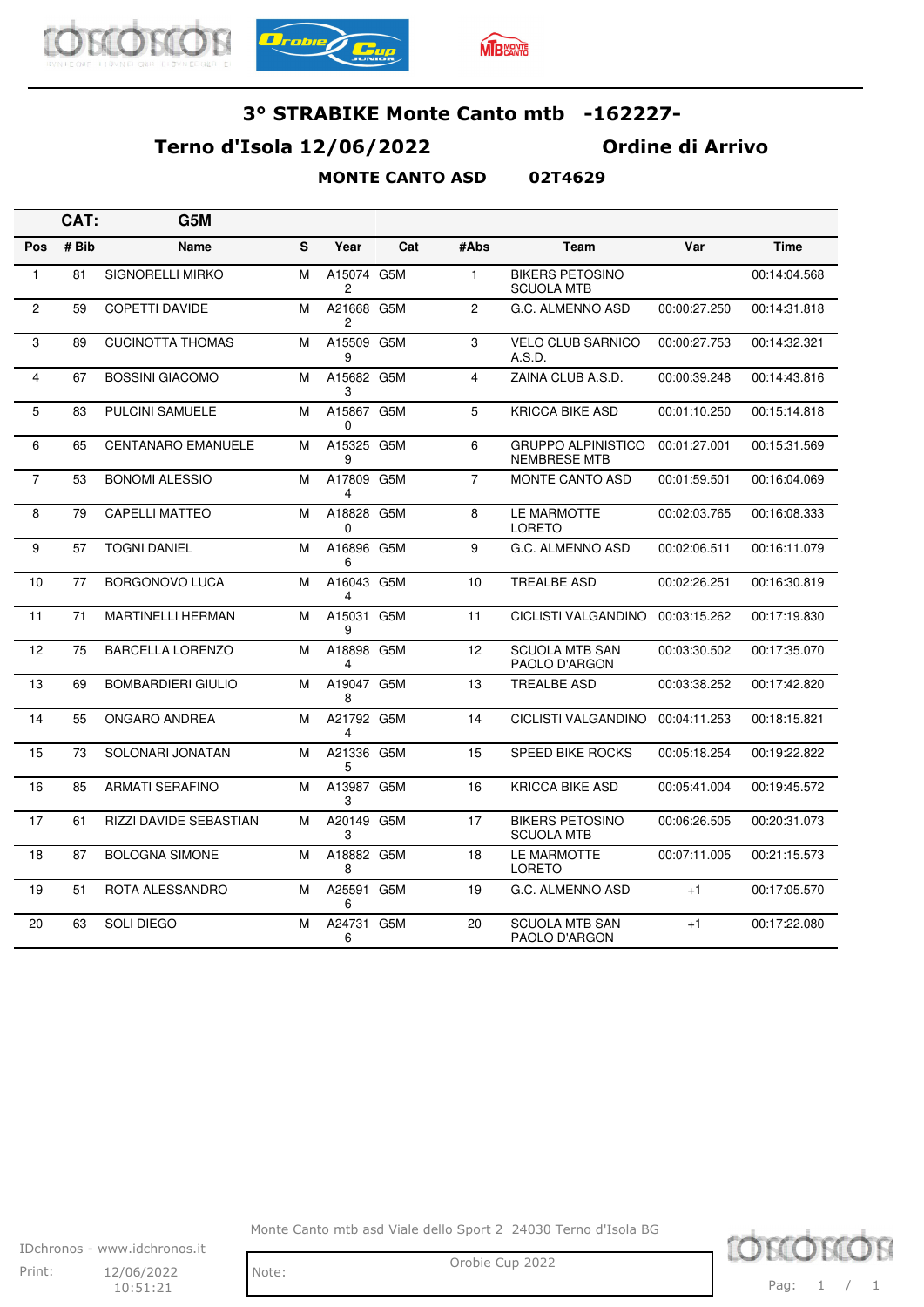



## **Terno d'Isola 12/06/2022 Ordine di Arrivo**

#### **MONTE CANTO ASD 02T4629**

|                | CAT:  | G5F                       |    |                 |                  |      |                                        |              |              |
|----------------|-------|---------------------------|----|-----------------|------------------|------|----------------------------------------|--------------|--------------|
| Pos            | # Bib | <b>Name</b>               | S  | Year            | Cat              | #Abs | <b>Team</b>                            | Var          | <b>Time</b>  |
|                | 97    | <b>BODINI MARTA</b>       | F. | A22535          | G5F              | 9    | CARBONHUBO CMO                         | 00:02:17.752 | 00:16:53.878 |
| $\mathbf{2}$   | 94    | <b>CAMPANA ANNA</b>       | F  | A14917<br>8     | G5F              | 11   | CICLISTI VALGANDINO                    | 00:02:55.505 | 00:17:31.631 |
| 3              | 99    | <b>BOSSINI VIOLA EMMA</b> | F  | A16855<br>0     | G5F              | 14   | ZAINA CLUB A.S.D.                      | 00:03:07.503 | 00:17:43.629 |
| 4              | 93    | <b>ISENI ANGELICA</b>     | F. | A14151<br>9     | G <sub>5</sub> F | 16   | POL. GHISALBESE<br>A.S.D.              | 00:04:01.253 | 00:18:37.379 |
| 5              | 98    | <b>PASQUALI MILLA</b>     | F  | A25850 G5F<br>3 |                  | 19   | <b>LISSONE MTB</b>                     | 00:05:27.778 | 00:20:03.904 |
| 6              | 96    | LOCATELLI LUCIA           | F. | A20649<br>3     | G <sub>5F</sub>  | 21   | POL. GHISALBESE<br>A.S.D.              | 00:06:06.254 | 00:20:42.380 |
| $\overline{7}$ | 92    | <b>CORTESI ALESSIA</b>    | F  | A15071<br>6     | G <sub>5</sub> F | 23   | <b>SCUOLA MTB SAN</b><br>PAOLO D'ARGON | 00:08:43.248 | 00:23:19.374 |
| 8              | 95    | RAVASIO ELISA             | F  | A26603<br>2     | G5F              | 24   | G.C. ALMENNO ASD                       | 00:08:44.757 | 00:23:20.883 |
|                |       |                           |    |                 |                  |      |                                        |              |              |

|                | CAT:  | G5M                         |   |                 |     |                |                                                  |              |              |
|----------------|-------|-----------------------------|---|-----------------|-----|----------------|--------------------------------------------------|--------------|--------------|
| Pos            | # Bib | Name                        | S | Year            | Cat | #Abs           | <b>Team</b>                                      | Var          | <b>Time</b>  |
| 1              | 88    | <b>VIGANO' STEFANO</b>      | M | A09757 G5M<br>0 |     | $\mathbf{1}$   | A.S.D. TEAM BARRO'S<br><b>BIKE</b>               |              | 00:14:36.126 |
| $\overline{2}$ | 80    | PERACCHI MICHELE            | м | A22724 G5M<br>4 |     | $\overline{2}$ | <b>GRUPPO ALPINISTICO</b><br><b>NEMBRESE MTB</b> | 00:00:13.010 | 00:14:49.136 |
| 3              | 58    | <b>FALGARI DAVIDE</b>       | M | A13944 G5M<br>1 |     | 3              | A.S.D. TEAM BARRO'S<br><b>BIKE</b>               | 00:00:14.260 | 00:14:50.386 |
| 4              | 54    | <b>VERGANI ALEX</b>         | M | A15390 G5M<br>5 |     | $\overline{4}$ | <b>TREALBE ASD</b>                               | 00:01:01.501 | 00:15:37.627 |
| 5              | 52    | <b>CRISTINI ALESSANDRO</b>  | M | A18688 G5M<br>4 |     | 5              | POL. GHISALBESE<br>A.S.D.                        | 00:01:22.511 | 00:15:58.637 |
| 6              | 74    | <b>BASAGLIA LEONARDO</b>    | M | A17940 G5M<br>7 |     | 6              | <b>BIKERS PETOSINO</b><br><b>SCUOLA MTB</b>      | 00:01:23.247 | 00:15:59.373 |
| $\overline{7}$ | 76    | <b>ZUCCHINALI LORENZO</b>   | M | A19048 G5M<br>3 |     | $\overline{7}$ | <b>TREALBE ASD</b>                               | 00:01:28.262 | 00:16:04.388 |
| 8              | 66    | <b>BERETTA GIACOMO</b>      | M | A21551 G5M      |     | 8              | G.C. ALMENNO ASD                                 | 00:02:14.502 | 00:16:50.628 |
| 9              | 84    | PASINETTI SEBASTIAN         | M | A16267 G5M<br>4 |     | 10             | LE MARMOTTE<br><b>LORETO</b>                     | 00:02:38.013 | 00:17:14.139 |
| 10             | 90    | <b>CARSANA TOMMASO</b>      | M | A16327 G5M<br>3 |     | 12             | <b>SCUOLA MTB SAN</b><br>PAOLO D'ARGON           | 00:02:57.752 | 00:17:33.878 |
| 11             | 62    | <b>TESTA DIEGO</b>          | M | A16323 G5M<br>1 |     | 13             | LE MARMOTTE<br><b>LORETO</b>                     | 00:03:00.002 | 00:17:36.128 |
| 12             | 64    | <b>GENUESSI EDOARDO</b>     | M | A21271<br>3     | G5M | 15             | A.S.D. TEAM BARRO'S<br><b>BIKE</b>               | 00:04:00.253 | 00:18:36.379 |
| 13             | 72    | <b>SPINELLI JASON</b>       | M | A17764 G5M<br>2 |     | 17             | <b>LISSONE MTB</b>                               | 00:04:28.004 | 00:19:04.130 |
| 14             | 82    | <b>BUTNARU RARES STEFAN</b> | M | A18672 G5M<br>8 |     | 18             | POL. GHISALBESE<br>A.S.D.                        | 00:05:26.754 | 00:20:02.880 |
| 15             | 68    | <b>GHIRARDELLI GIOVANNI</b> | M | A25204 G5M<br>2 |     | 20             | <b>VELO CLUB SARNICO</b><br>A.S.D.               | 00:05:40.004 | 00:20:16.130 |
| 16             | 78    | <b>ZORZI MARTIN</b>         | M | A18085 G5M<br>7 |     | 22             | <b>MTB PARRE</b>                                 | 00:06:07.755 | 00:20:43.881 |

Monte Canto mtb asd Viale dello Sport 2 24030 Terno d'Isola BG

IDchronos - www.idchronos.it Print: 12/06/2022 Note: Orobie Cup 2022 12/06/2022  $11:21:59$ 

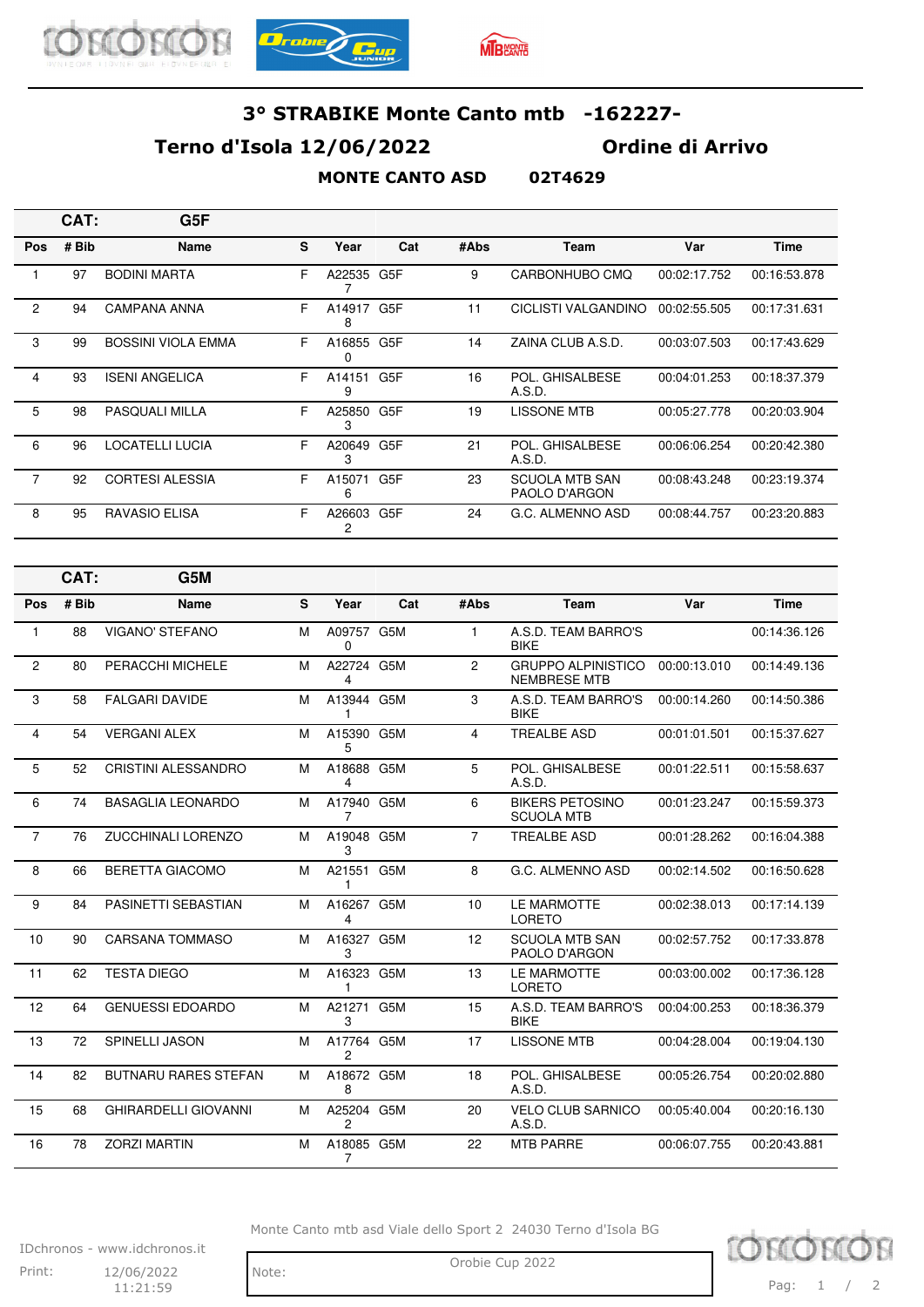

## **Terno d'Isola 12/06/2022 Ordine di Arrivo**

### **MONTE CANTO ASD 02T4629**

|            | CAT:  | G5M                     |   |        |     |      |                           |      |              |
|------------|-------|-------------------------|---|--------|-----|------|---------------------------|------|--------------|
| <b>Pos</b> | # Bib | <b>Name</b>             | s | Year   | Cat | #Abs | Team                      | Var  | Time         |
| 17         | 70    | <b>GARLINI GIUSEPPE</b> | М | A24833 | G5M | 25   | POL. GHISALBESE<br>A.S.D. | $+2$ | 00:07:40.371 |

Monte Canto mtb asd Viale dello Sport 2 24030 Terno d'Isola BG

IDchronos - www.idchronos.it Print: 12/06/2022 Note: Orobie Cup 2022 12/06/2022  $11:21:59$ 

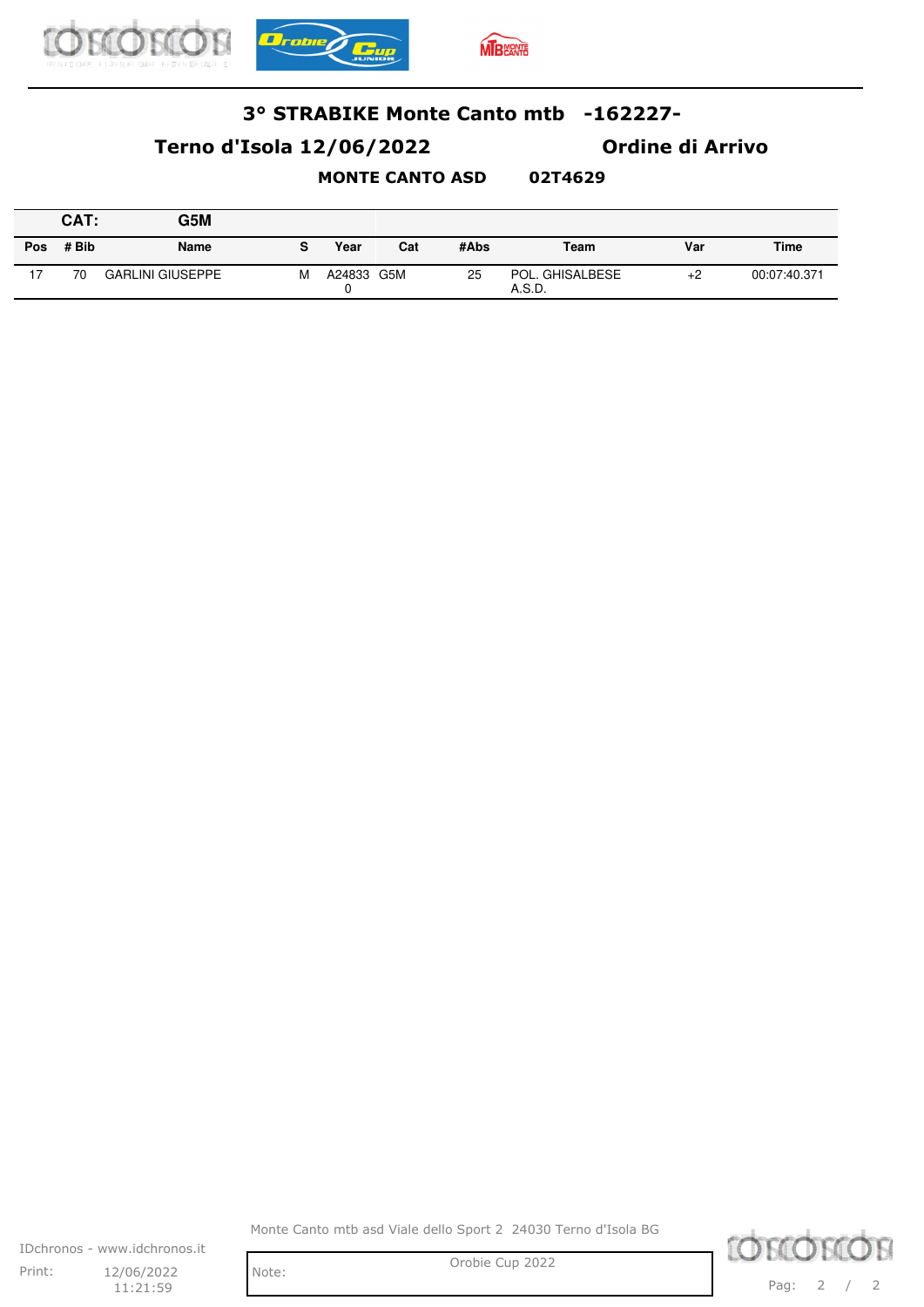





## **Terno d'Isola 12/06/2022 Ordine di Arrivo**

#### **MONTE CANTO ASD 02T4629**

|     | CAT:  | G4F               |   |                    |     |      |                                 |              |              |
|-----|-------|-------------------|---|--------------------|-----|------|---------------------------------|--------------|--------------|
| Pos | # Bib | <b>Name</b>       | s | Year               | Cat | #Abs | Team                            | Var          | <b>Time</b>  |
|     | 140   | SUARDI SOFIA      |   | A22055 G4F<br>8    |     | 28   | SCUOLA MTB SAN<br>PAOLO D'ARGON | 00:03:43.333 | 00:17:15.934 |
| ິ   | 139   | BERTULETTI MARIKA |   | A <sub>15511</sub> | G4F | 34   | <b>MTB PARRE</b>                | 00:05:11.355 | 00:18:43.956 |

|                | CAT:  | G4M                             |   |                 |     |                |                                                  |              |              |
|----------------|-------|---------------------------------|---|-----------------|-----|----------------|--------------------------------------------------|--------------|--------------|
| <b>Pos</b>     | # Bib | <b>Name</b>                     | S | Year            | Cat | #Abs           | Team                                             | Var          | <b>Time</b>  |
| $\mathbf{1}$   | 138   | <b>CANALI SIMONE</b>            | м | A16969 G4M<br>0 |     | $\mathbf{1}$   | CICLISTI VALGANDINO                              |              | 00:13:32.601 |
| $\overline{2}$ | 102   | <b>SBRAGION ALESSANDRO</b>      | м | A18659 G4M<br>7 |     | 2              | <b>LISSONE MTB</b>                               | 00:00:03.752 | 00:13:36.353 |
| 3              | 104   | <b>GABBIADINI DANIEL</b>        | м | A15217 G4M<br>8 |     | 3              | LE MARMOTTE<br>LORETO                            | 00:00:25.001 | 00:13:57.602 |
| $\overline{4}$ | 125   | <b>BIANO MARCO</b>              | м | A16409 G4M<br>8 |     | 4              | <b>BIKERS PETOSINO</b><br><b>SCUOLA MTB</b>      | 00:00:52.501 | 00:14:25.102 |
| 5              | 130   | ORISIO NICOLO'                  | м | A22489 G4M<br>9 |     | 5              | POL. GHISALBESE<br>A.S.D.                        | 00:00:55.250 | 00:14:27.851 |
| 6              | 129   | PELLEGRINELLI MIRCO             | м | A16873 G4M<br>0 |     | 6              | G.C. ALMENNO ASD                                 | 00:01:09.501 | 00:14:42.102 |
| $\overline{7}$ | 123   | <b>FINAZZI LORIS</b>            | м | A13758 G4M<br>9 |     | $\overline{7}$ | <b>SPEED BIKE ROCKS</b>                          | 00:01:14.001 | 00:14:46.602 |
| 8              | 133   | <b>RUBINI RICCARDO</b>          | м | A18684 G4M<br>0 |     | 8              | POL. GHISALBESE<br>A.S.D.                        | 00:01:41.252 | 00:15:13.853 |
| 9              | 131   | CALI' PIERFRANCESCO             | м | A23466 G4M<br>1 |     | 9              | CARBONHUBO CMO                                   | 00:01:43.501 | 00:15:16.102 |
| 10             | 106   | <b>BONOMI DAVIDE</b>            | м | A18275 G4M<br>4 |     | 10             | CICLISTI VALGANDINO                              | 00:01:51.512 | 00:15:24.113 |
| 11             | 109   | <b>ANGRISANI DAVIDE</b>         | м | A18075 G4M<br>8 |     | 11             | POL. GHISALBESE<br>A.S.D.                        | 00:01:52.258 | 00:15:24.859 |
| 12             | 112   | <b>RAVELLI FEDERICO</b>         | м | A15881 G4M<br>8 |     | 12             | <b>SPEED BIKE ROCKS</b>                          | 00:02:07.006 | 00:15:39.607 |
| 13             | 101   | LUSSANA ALESSANDRO              | м | A15404 G4M<br>4 |     | 13             | LE MARMOTTE<br><b>LORETO</b>                     | 00:02:07.196 | 00:15:39.797 |
| 14             | 118   | <b>ALBANI GIOVANNI</b>          | м | A19955 G4M<br>9 |     | 14             | <b>GRUPPO ALPINISTICO</b><br><b>NEMBRESE MTB</b> | 00:02:09.502 | 00:15:42.103 |
| 15             | 137   | <b>INTROZZI SAMUELE</b>         | м | A22515 G4M<br>5 |     | 15             | <b>MONTE CANTO ASD</b>                           | 00:02:10.753 | 00:15:43.354 |
| 16             | 105   | <b>BAIGUINI DANIELE MARTINO</b> | м | A17049 G4M<br>7 |     | 16             | CICLI BETTONI COSTA<br><b>VOLPINO</b>            | 00:02:14.252 | 00:15:46.853 |
| 17             | 135   | <b>GRITTI SAMUELE</b>           | м | A20535 G4M<br>8 |     | 17             | CICLISTI VALGANDINO                              | 00:02:18.502 | 00:15:51.103 |
| 18             | 108   | <b>MILESI DAVIDE</b>            | м | A17954 G4M<br>9 |     | 18             | <b>MTB PARRE</b>                                 | 00:02:18.654 | 00:15:51.255 |
| 19             | 120   | <b>BONVINI LEONARDO</b>         | м | A23058 G4M<br>9 |     | 19             | <b>LISSONE MTB</b>                               | 00:02:20.487 | 00:15:53.088 |
| 20             | 107   | PEREGO DAVIDE                   | м | A18611 G4M<br>6 |     | 20             | G.C. ALMENNO ASD                                 | 00:02:20.493 | 00:15:53.094 |
| 21             | 119   | CALLIONI JACOPO FEDERICO        | м | A16267 G4M<br>0 |     | 21             | <b>TREALBE ASD</b>                               | 00:02:27.502 | 00:16:00.103 |
| 22             | 121   | PRATAVIERA LEONARDO             | м | A13784 G4M<br>6 |     | 22             | S.MARTINO DI<br>VALCUVIA                         | 00:02:32.752 | 00:16:05.353 |
| 23             | 110   | TASSONE DIEGO                   | м | A13210 G4M<br>5 |     | 23             | ZAINA CLUB A.S.D.                                | 00:02:37.502 | 00:16:10.103 |

Monte Canto mtb asd Viale dello Sport 2 24030 Terno d'Isola BG

IDchronos - www.idchronos.it Print: 12/06/2022 Note: Orobie Cup 2022 12/06/2022

11:48:58

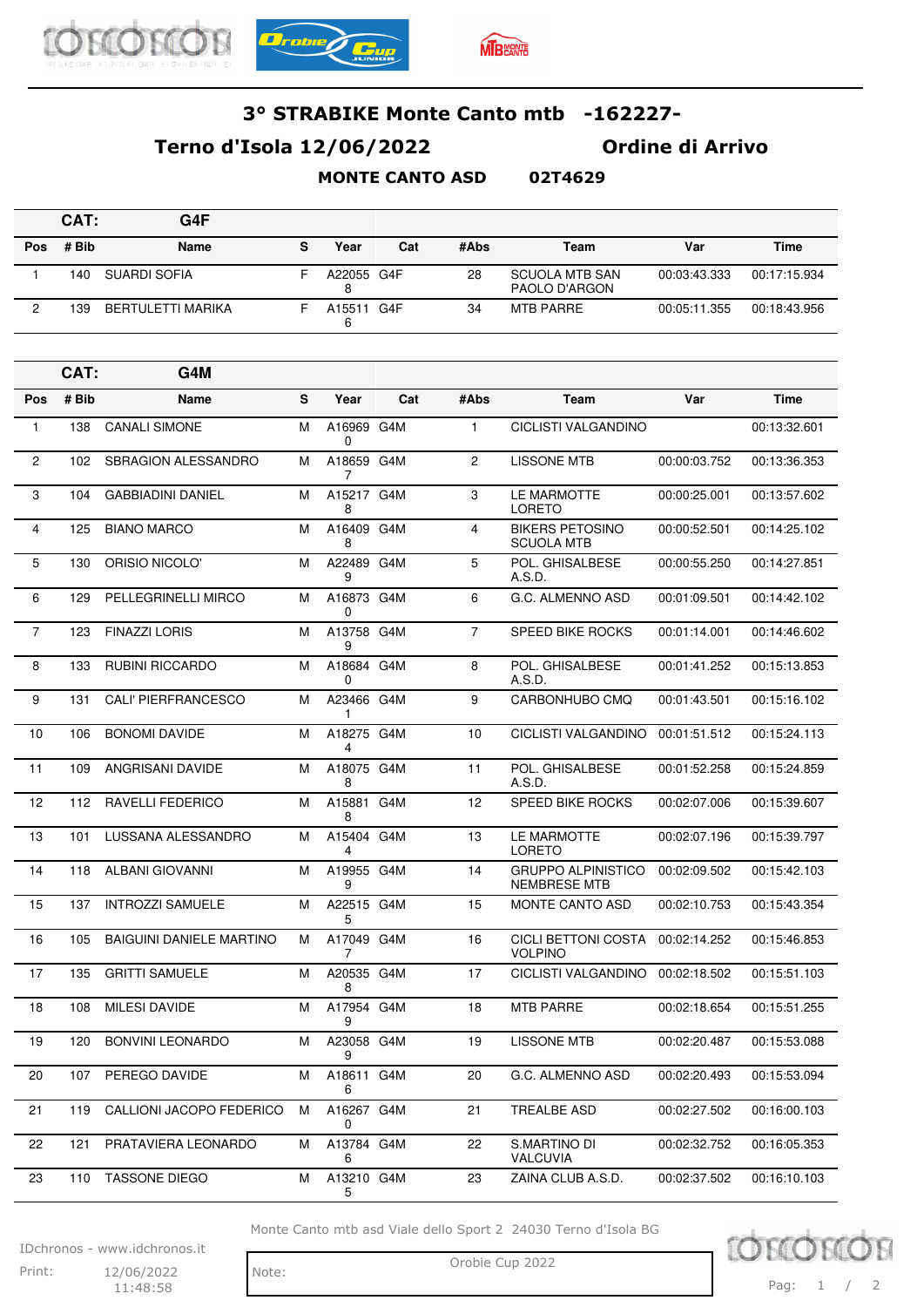





### **Terno d'Isola 12/06/2022 Ordine di Arrivo**

#### **MONTE CANTO ASD 02T4629**

|     | CAT:  | G4M                         |   |                 |     |      |                                             |              |              |
|-----|-------|-----------------------------|---|-----------------|-----|------|---------------------------------------------|--------------|--------------|
| Pos | # Bib | <b>Name</b>                 | S | Year            | Cat | #Abs | Team                                        | Var          | <b>Time</b>  |
| 24  | 134   | <b>MAGRI ROBERTO</b>        | M | A16071<br>4     | G4M | 24   | <b>MONTE CANTO ASD</b>                      | 00:02:59.003 | 00:16:31.604 |
| 25  | 111   | <b>ANDREELLO ELIA</b>       | M | A17867 G4M      |     | 25   | <b>LISSONE MTB</b>                          | 00:03:01.262 | 00:16:33.863 |
| 26  | 132   | <b>POZZI RICCARDO</b>       | M | A22692 G4M<br>6 |     | 26   | CICLISTI VALGANDINO                         | 00:03:02.762 | 00:16:35.363 |
| 27  | 136   | <b>DIGIUNI SAMUELE</b>      | M | A20099<br>8     | G4M | 27   | LISSONE MTB                                 | 00:03:42.003 | 00:17:14.604 |
| 28  | 116   | <b>RATTI FRANCESCO</b>      | M | A24216 G4M<br>2 |     | 29   | POL. GHISALBESE<br>A.S.D.                   | 00:04:15.263 | 00:17:47.864 |
| 29  | 124   | <b>GAFFORELLI MANUEL</b>    | M | A24215 G4M<br>3 |     | 30   | POL. GHISALBESE<br>A.S.D.                   | 00:04:16.013 | 00:17:48.614 |
| 30  | 114   | <b>MAGONI FILIPPO</b>       | M | A21417 G4M<br>9 |     | 31   | <b>SPEED BIKE ROCKS</b>                     | 00:04:36.754 | 00:18:09.355 |
| 31  | 117   | <b>BENIGNI GIOELE</b>       | M | A24135 G4M<br>0 |     | 32   | <b>BIKERS PETOSINO</b><br><b>SCUOLA MTB</b> | 00:05:07.754 | 00:18:40.355 |
| 32  | 128   | <b>ALBRIGONI MICHELE</b>    | M | A24824 G4M<br>7 |     | 33   | <b>TREALBE ASD</b>                          | 00:05:11.254 | 00:18:43.855 |
| 33  | 122   | <b>MAZZUCCHETTI LORENZO</b> | M | A21787 G4M<br>7 |     | 35   | <b>SCUOLA MTB SAN</b><br>PAOLO D'ARGON      | $+1$         | 00:14:00.602 |
| 34  | 100   | <b>TINTI ALESSANDRO</b>     | M | A26424 G4M<br>0 |     | 36   | <b>CICLISTI VALGANDINO</b>                  | $+1$         | 00:15:38.363 |
| 35  | 115   | <b>SCALETTI FRANCESCO</b>   | M | A21709 G4M<br>9 |     | 37   | <b>LE MARMOTTE</b><br><b>LORETO</b>         | $+2$         | 00:06:03.097 |

Monte Canto mtb asd Viale dello Sport 2 24030 Terno d'Isola BG



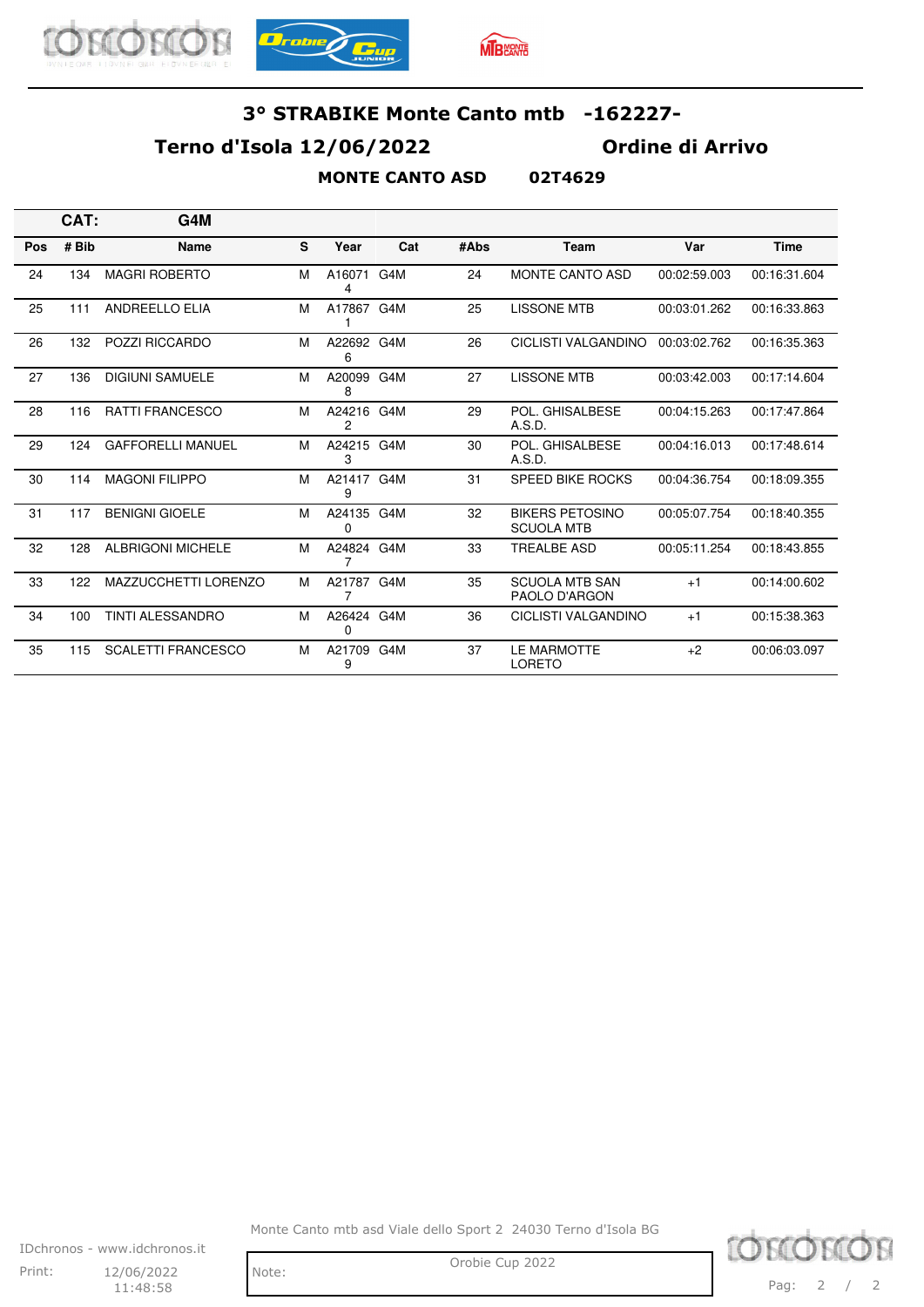



## **Terno d'Isola 12/06/2022 Ordine di Arrivo**

#### **MONTE CANTO ASD 02T4629**

|     | CAT:  | G <sub>3</sub> F |   |            |     |      |                                 |              |              |
|-----|-------|------------------|---|------------|-----|------|---------------------------------|--------------|--------------|
| Pos | # Bib | Name             | s | Year       | Cat | #Abs | Team                            | Var          | <b>Time</b>  |
|     | 196   | PINNA SARA       | ⊢ | A18658 G3F |     | 23   | CARBONHUBO CMO                  | 00:02:37.954 | 00:11:46.506 |
|     | 195   | TOMA NOEMI ANAIS |   | A23990 G3F |     | 34   | SCUOLA MTB SAN<br>PAOLO D'ARGON | 00:04:25.701 | 00:13:34.253 |

|                | CAT:  | G3M                       |           |                              |     |                |                                                  |              |              |
|----------------|-------|---------------------------|-----------|------------------------------|-----|----------------|--------------------------------------------------|--------------|--------------|
| Pos            | # Bib | Name                      | ${\bf s}$ | Year                         | Cat | #Abs           | Team                                             | Var          | <b>Time</b>  |
| $\mathbf{1}$   | 155   | <b>GHEZZI DANIEL</b>      | М         | A19445 G3M<br>6              |     | $\mathbf{1}$   | G.C. ALMENNO ASD                                 |              | 00:09:08.552 |
| $\overline{2}$ | 150   | <b>GOTTI ALESSANDRO</b>   | м         | A19333 G3M<br>5              |     | 2              | G.C. ALMENNO ASD                                 | 00:00:11.250 | 00:09:19.802 |
| 3              | 165   | <b>PASTA GABRIEL</b>      | м         | A13414 G3M<br>0              |     | 3              | A.S.D. TEAM BARRO'S<br><b>BIKE</b>               | 00:00:17     | 00:09:25.552 |
| 4              | 182   | ROTA RICCARDO             | м         | A19348 G3M<br>7              |     | 4              | G.C. ALMENNO ASD                                 | 00:00:37.261 | 00:09:45.813 |
| 5              | 186   | <b>FORNONI SAMUELE</b>    | м         | A15458 G3M<br>5              |     | 5              | <b>MTB PARRE</b>                                 | 00:00:51     | 00:09:59.552 |
| 6              | 151   | RAVASIO ALESSANDRO        | м         | A19932 G3M<br>4              |     | 6              | G.C. ALMENNO ASD                                 | 00:00:55.001 | 00:10:03.553 |
| $\overline{7}$ | 167   | <b>VISCONTI GIOELE</b>    | м         | A19988 G3M<br>$\overline{7}$ |     | $\overline{7}$ | G.C. ALMENNO ASD                                 | 00:00:56.502 | 00:10:05.054 |
| 8              | 183   | <b>TOMA RICCARDO</b>      | м         | A23804 G3M<br>7              |     | 8              | <b>SCUOLA MTB SAN</b><br>PAOLO D'ARGON           | 00:00:59.750 | 00:10:08.302 |
| 9              | 159   | <b>FUMAGALLI FEDERICO</b> | м         | A18883 G3M<br>0              |     | 9              | LE MARMOTTE<br><b>LORETO</b>                     | 00:01:07.750 | 00:10:16.302 |
| 10             | 189   | MICHELI SASHA             | м         | A18171 G3M<br>2              |     | 10             | <b>MTB PARRE</b>                                 | 00:01:16.712 | 00:10:25.264 |
| 11             | 163   | <b>DOLCI FRANCESCO</b>    | м         | A19556 G3M<br>0              |     | 11             | <b>MONTE CANTO ASD</b>                           | 00:01:16.744 | 00:10:25.296 |
| 12             | 176   | <b>TASSI MATTIA</b>       | м         | A19048 G3M<br>4              |     | 12             | <b>TREALBE ASD</b>                               | 00:01:36.251 | 00:10:44.803 |
| 13             | 157   | <b>PANZA ELIA</b>         | м         | A20674 G3M<br>6              |     | 13             | G.C. ALMENNO ASD                                 | 00:01:36.462 | 00:10:45.014 |
| 14             | 168   | GIUDICI GIORGIO           | м         | A23410 G3M<br>0              |     | 14             | <b>GRUPPO ALPINISTICO</b><br><b>NEMBRESE MTB</b> | 00:01:38.751 | 00:10:47.303 |
| 15             | 154   | <b>RAVASIO CRISTIAN</b>   | м         | A18964 G3M<br>0              |     | 15             | A.S.D. TEAM BARRO'S<br><b>BIKE</b>               | 00:01:40.251 | 00:10:48.803 |
| 16             | 177   | <b>COMANI MICHAEL</b>     | м         | A23125 G3M<br>9              |     | 16             | <b>BIKERS PETOSINO</b><br><b>SCUOLA MTB</b>      | 00:01:55.761 | 00:11:04.313 |
| 17             | 169   | RONCELLI GIOVANNI         | м         | A19401 G3M<br>2              |     | 17             | G.C. ALMENNO ASD                                 | 00:01:56.258 | 00:11:04.810 |
| 18             | 172   | <b>LOMBARDI LUCA</b>      | м         | A23092 G3M<br>9              |     | 18             | <b>LISSONE MTB</b>                               | 00:02:05.751 | 00:11:14.303 |
| 19             | 175   | RANGHETTI MATTIA          | м         | A24177 G3M                   |     | 19             | POL. GHISALBESE<br>A.S.D.                        | 00:02:07.501 | 00:11:16.053 |
| 20             | 156   | <b>SCARPELLINI DIEGO</b>  | M         | A23729 G3M<br>5              |     | 20             | POL. GHISALBESE<br>A.S.D.                        | 00:02:12.001 | 00:11:20.553 |
| 21             | 179   | MAZZOLENI NICOLAS         | м         | A23622 G3M<br>8              |     | 21             | <b>GRUPPO ALPINISTICO</b><br><b>NEMBRESE MTB</b> | 00:02:16.501 | 00:11:25.053 |
| 22             | 180   | <b>BUGA NICOLO'</b>       | м         | A18947 G3M<br>$\mathbf{1}$   |     | 22             | MONTE CANTO ASD                                  | 00:02:18.242 | 00:11:26.794 |
| 23             | 160   | PIEPOLI FEDERICO          | м         | A23667 G3M<br>2              |     | 24             | <b>TREALBE ASD</b>                               | 00:02:40.002 | 00:11:48.554 |

Monte Canto mtb asd Viale dello Sport 2 24030 Terno d'Isola BG

IDchronos - www.idchronos.it Print: 12/06/2022 Note: Orobie Cup 2022 12/06/2022

12:35:28

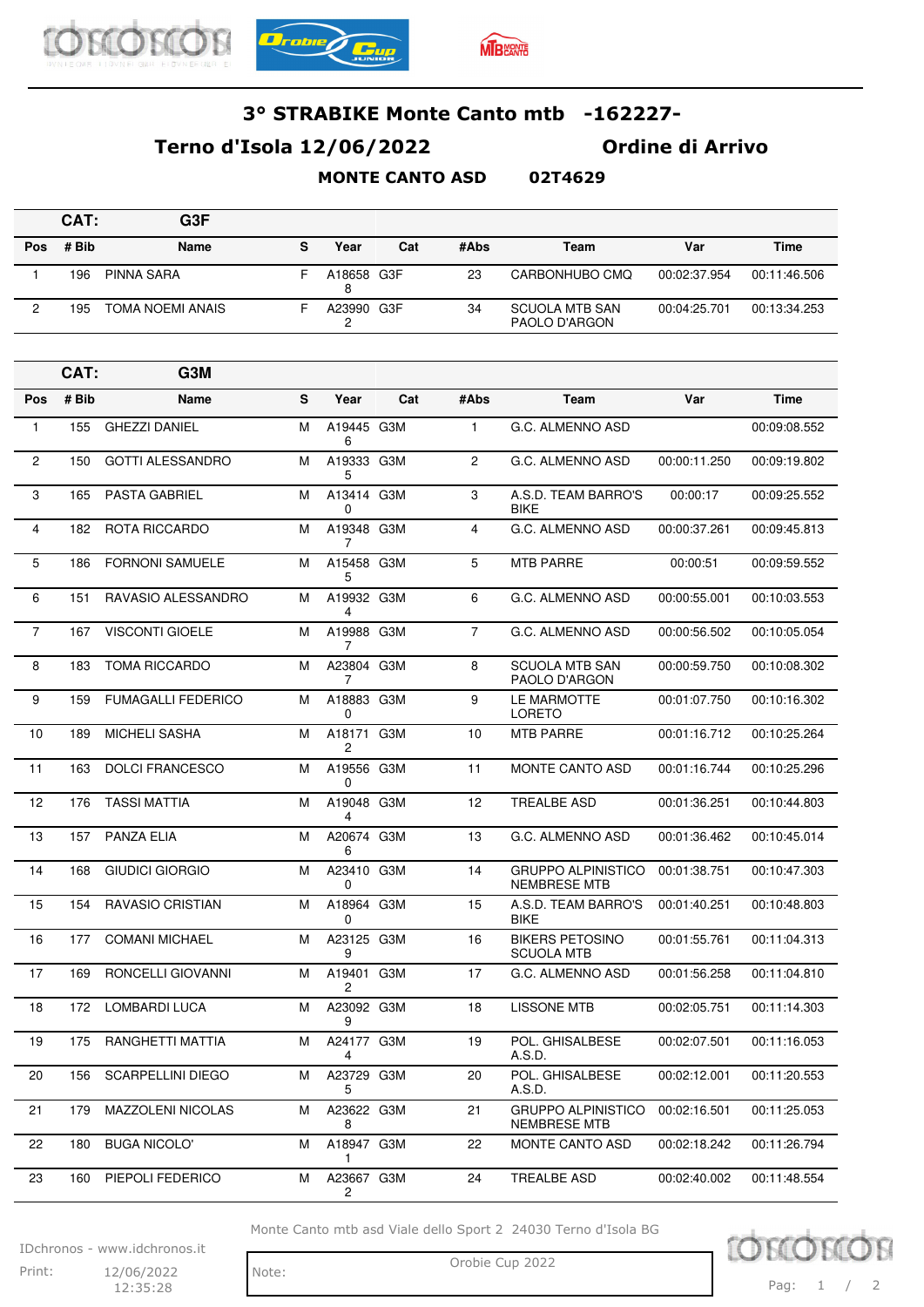





### **Terno d'Isola 12/06/2022 Ordine di Arrivo**

#### **MONTE CANTO ASD 02T4629**

|     | CAT:  | G <sub>3</sub> M            |              |                        |     |      |                                             |              |              |
|-----|-------|-----------------------------|--------------|------------------------|-----|------|---------------------------------------------|--------------|--------------|
| Pos | # Bib | <b>Name</b>                 | <sub>S</sub> | Year                   | Cat | #Abs | Team                                        | Var          | <b>Time</b>  |
| 24  | 188   | <b>RIZZI SAMUELE JULIAN</b> | M            | A20149 G3M<br>2        |     | 25   | <b>BIKERS PETOSINO</b><br><b>SCUOLA MTB</b> | 00:02:41.196 | 00:11:49.748 |
| 25  | 187   | <b>MARZIALI SAMUELE</b>     | M            | A24226 G3M<br>4        |     | 26   | SPEED BIKE ROCKS                            | 00:02:41.381 | 00:11:49.933 |
| 26  | 171   | <b>RIZZI LUCA</b>           | M            | A20598 G3M<br>7        |     | 27   | <b>BIKERS PETOSINO</b><br><b>SCUOLA MTB</b> | 00:02:43.751 | 00:11:52.303 |
| 27  | 152   | SONZOGNI ANDREA             | M            | A20571 G3M<br>2        |     | 28   | <b>BIKERS PETOSINO</b><br><b>SCUOLA MTB</b> | 00:02:50.002 | 00:11:58.554 |
| 28  | 174   | <b>STABILINI MATTIA</b>     | M            | A23873 G3M<br>9        |     | 29   | <b>MTB PARRE</b>                            | 00:02:56.761 | 00:12:05.313 |
| 29  | 181   | PATELLI NICOLO'             | M            | A23605 G3M<br>5        |     | 30   | <b>SCUOLA MTB SAN</b><br>PAOLO D'ARGON      | 00:03:06.252 | 00:12:14.804 |
| 30  | 161   | <b>MELONCELLI FILIPPO</b>   | M            | A20131<br>8            | G3M | 31   | <b>MTB PARRE</b>                            | 00:03:20.762 | 00:12:29.314 |
| 31  | 184   | <b>CREMASCHI RICCARDO</b>   | M            | A25842 G3M<br>9        |     | 32   | <b>VELO CLUB SARNICO</b><br>A.S.D.          | 00:03:34.243 | 00:12:42.795 |
| 32  | 173   | <b>MAFEZZONI MATTEO</b>     | м            | A24895 G3M<br>4        |     | 33   | CARBONHUBO CMO                              | 00:03:46.003 | 00:12:54.555 |
| 33  | 164   | EUSTACCHIO FRANCESCO        | M            | A25189<br>7            | G3M | 35   | <b>TREALBE ASD</b>                          | 00:04:28.503 | 00:13:37.055 |
| 34  | 166   | <b>SEREGNI GABRIELE</b>     | M            | A23471<br>8            | G3M | 36   | <b>BIKERS PETOSINO</b><br><b>SCUOLA MTB</b> | 00:04:45.253 | 00:13:53.805 |
| 35  | 185   | <b>BENZONI ROBERTO</b>      | M            | A23407 G3M<br>1        |     | 37   | <b>MTB PARRE</b>                            | 00:05:05.753 | 00:14:14.305 |
| 36  | 162   | <b>MILESI FRANCESCO</b>     | M            | A23489 G3M<br>$\Omega$ |     | 38   | <b>BIKERS PETOSINO</b><br><b>SCUOLA MTB</b> | 00:06:41.514 | 00:15:50.066 |
| 37  | 153   | <b>BELOTTI CARLO LUPO</b>   | M            | A25914 G3M<br>4        |     | 39   | <b>VELO CLUB SARNICO</b><br>A.S.D.          | 00:07:12.246 | 00:16:20.798 |
| 38  | 191   | CRISTINI TOMMASO MARIA      | м            | A26897 G3M<br>8        |     | 40   | POL. GHISALBESE<br>A.S.D.                   | 00:08:49.756 | 00:17:58.308 |
| 39  | 158   | <b>ZAMPOLERI FABIO</b>      | M            | A23416 G3M<br>9        |     | 41   | POL. GHISALBESE<br>A.S.D.                   | $+1$         | 00:09:17.302 |

Monte Canto mtb asd Viale dello Sport 2 24030 Terno d'Isola BG



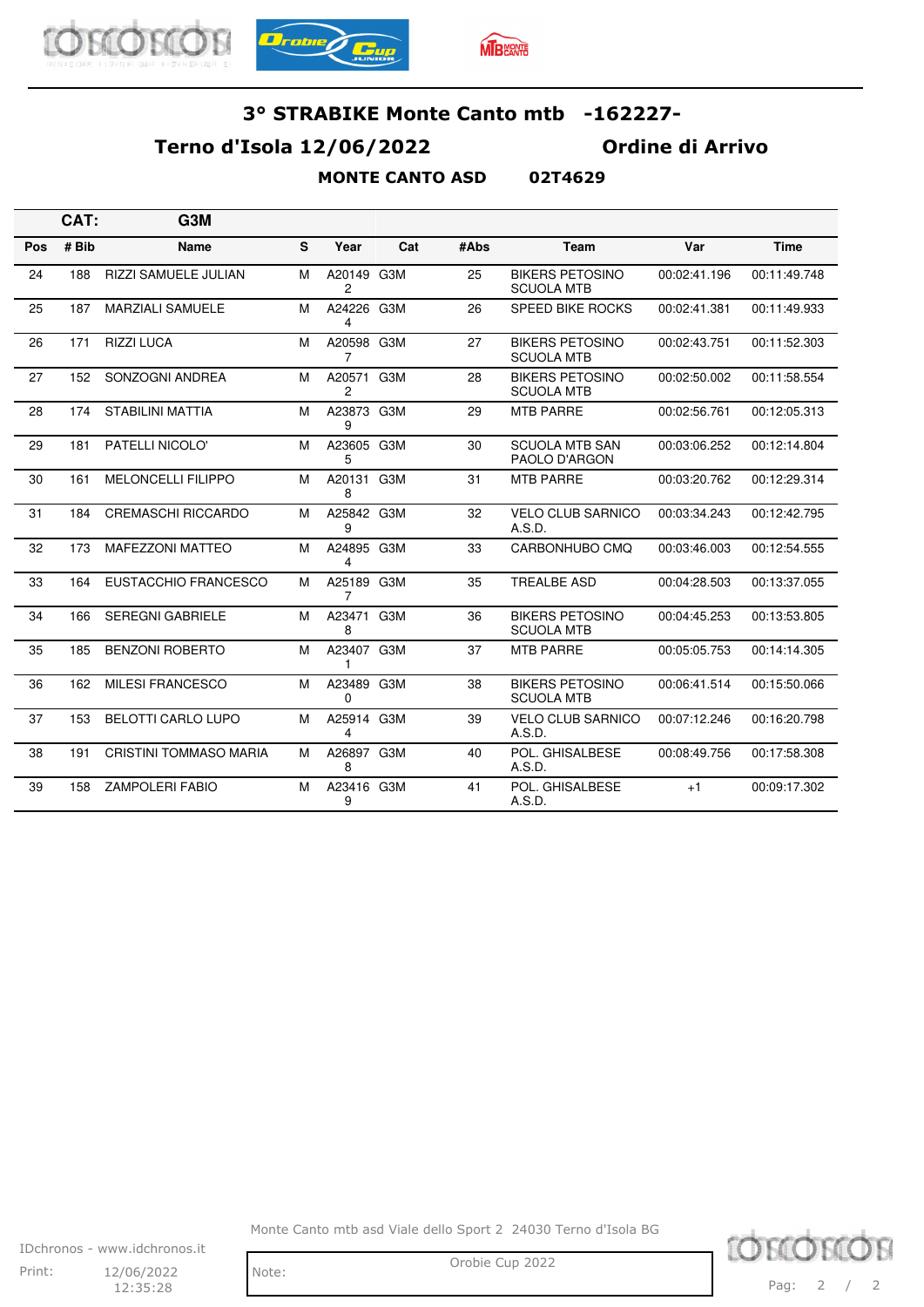





## **Terno d'Isola 12/06/2022 Ordine di Arrivo**

#### **MONTE CANTO ASD 02T4629**

|     | CAT:  | G <sub>2</sub> F |   |            |     |      |                         |              |              |
|-----|-------|------------------|---|------------|-----|------|-------------------------|--------------|--------------|
| Pos | # Bib | Name             | s | Year       | Cat | #Abs | Team                    | Var          | Time         |
|     | 242   | CARUSO VICTORIA  | - | A23034 G2F |     | 28   | LISSONE MTB             | 00:01:45.997 | 00:08:47.280 |
|     | 241   | ROSSI MARTA      |   | A22548 G2F |     | 39   | <b>SPEED BIKE ROCKS</b> | $+$          | 00:06:46.253 |

|                | CAT:  | G2M                        |   |                            |     |                |                                                  |              |              |
|----------------|-------|----------------------------|---|----------------------------|-----|----------------|--------------------------------------------------|--------------|--------------|
| Pos            | # Bib | <b>Name</b>                | S | Year                       | Cat | #Abs           | Team                                             | Var          | <b>Time</b>  |
| $\mathbf{1}$   | 219   | MAZZUCOTELLI LORENZO       | м | A16253 G2M<br>6            |     | $\mathbf{1}$   | A.S.D. TEAM BARRO'S<br><b>BIKE</b>               |              | 00:07:01.283 |
| 2              | 209   | <b>VISCARDI FRANCESCO</b>  | м | A23617 G2M<br>4            |     | 2              | <b>GRUPPO ALPINISTICO</b><br><b>NEMBRESE MTB</b> | 00:00:10.011 | 00:07:11.294 |
| 3              | 235   | <b>INTROZZI SEBASTIANO</b> | M | A21928 G2M<br>1            |     | 3              | <b>MONTE CANTO ASD</b>                           | 00:00:10.199 | 00:07:11.482 |
| 4              | 205   | <b>BOLIS DANIELE</b>       | м | A21928 G2M<br>5            |     | 4              | MONTE CANTO ASD                                  | 00:00:10.697 | 00:07:11.980 |
| 5              | 211   | <b>BARATTI FRANCESCO</b>   | м | A21149 G2M<br>2            |     | 5              | <b>TREALBE ASD</b>                               | 00:00:18     | 00:07:19.283 |
| 6              | 213   | <b>BETTINELLI GIOELE</b>   | M | A25588 G2M<br>7            |     | 6              | G.C. ALMENNO ASD                                 | 00:00:30.001 | 00:07:31.284 |
| $\overline{7}$ | 208   | <b>MAZZOLENI FRANCESCO</b> | м | A22963 G2M<br>9            |     | $\overline{7}$ | <b>BIKERS PETOSINO</b><br><b>SCUOLA MTB</b>      | 00:00:33.003 | 00:07:34.286 |
| 8              | 200   | <b>CORBETTA ALAN</b>       | м | A21827 G2M<br>4            |     | 8              | <b>LISSONE MTB</b>                               | 00:00:41.002 | 00:07:42.285 |
| 9              | 204   | <b>IMBERTI DANIELE</b>     | M | A22147 G2M<br>8            |     | 9              | <b>CICLISTI VALGANDINO</b>                       | 00:00:42.752 | 00:07:44.035 |
| 10             | 222   | ANGHILERI LUCA             | м | A23260 G2M<br>7            |     | 10             | <b>MONTE CANTO ASD</b>                           | 00:00:43.509 | 00:07:44.792 |
| 11             | 216   | <b>GUSTINETTI JACOPO</b>   | м | A18960 G2M<br>5            |     | 11             | SPEED BIKE ROCKS                                 | 00:00:44.500 | 00:07:45.783 |
| 12             | 234   | <b>ANNONI SEBASTIANO</b>   | M | A23033 G2M<br>3            |     | 12             | <b>LISSONE MTB</b>                               | 00:00:51.751 | 00:07:53.034 |
| 13             | 232   | <b>BENINTENDI RICCARDO</b> | м | A25588 G2M<br>5            |     | 13             | G.C. ALMENNO ASD                                 | 00:00:52.501 | 00:07:53.784 |
| 14             | 206   | <b>BODINI DAVIDE</b>       | м | A23483 G2M<br>2            |     | 14             | CARBONHUBO CMQ                                   | 00:00:55.251 | 00:07:56.534 |
| 15             | 228   | <b>TANGHETTI PIETRO</b>    | M | A23621<br>3                | G2M | 15             | CARBONHUBO CMQ                                   | 00:00:55.439 | 00:07:56.722 |
| 16             | 210   | <b>MAFFIONE FRANCESCO</b>  | м | A18390 G2M<br>6            |     | 16             | LE MARMOTTE<br>LORETO                            | 00:00:55.508 | 00:07:56.791 |
| 17             | 233   | PEZZOLI RYAN               | м | A26150 G2M<br>3            |     | 17             | <b>MTB PARRE</b>                                 | 00:00:56.232 | 00:07:57.515 |
| 18             | 202   | <b>TORBIDI CRISTIAN</b>    | M | A25639 G2M<br>3            |     | 18             | MONTE CANTO ASD                                  | 00:00:56.735 | 00:07:58.018 |
| 19             | 236   | PERSIANI SIMONE            | м | A23385 G2M<br>3            |     | 19             | POL. GHISALBESE<br>A.S.D.                        | 00:00:58.001 | 00:07:59.284 |
| 20             | 218   | <b>MANZONI LIAM</b>        | м | A20633 G2M<br>8            |     | 20             | <b>BIKERS PETOSINO</b><br><b>SCUOLA MTB</b>      | 00:01:02.251 | 00:08:03.534 |
| 21             | 217   | NUCIBELLA JACOPO           | M | A21623 G2M<br>4            |     | 21             | SPEED BIKE ROCKS                                 | 00:01:03.751 | 00:08:05.034 |
| 22             | 237   | RECALCATI TOMMASO          | М | A23053 G2M<br>6            |     | 22             | <b>LISSONE MTB</b>                               | 00:01:09.751 | 00:08:11.034 |
| 23             | 212   | <b>RIZZI FRANCESCO</b>     | М | A24825 G2M<br>$\mathbf{2}$ |     | 23             | TREALBE ASD                                      | 00:01:11.501 | 00:08:12.784 |

Monte Canto mtb asd Viale dello Sport 2 24030 Terno d'Isola BG

IDchronos - www.idchronos.it Print: 12/06/2022 Note: Orobie Cup 2022

12/06/2022  $12:57:19$ 

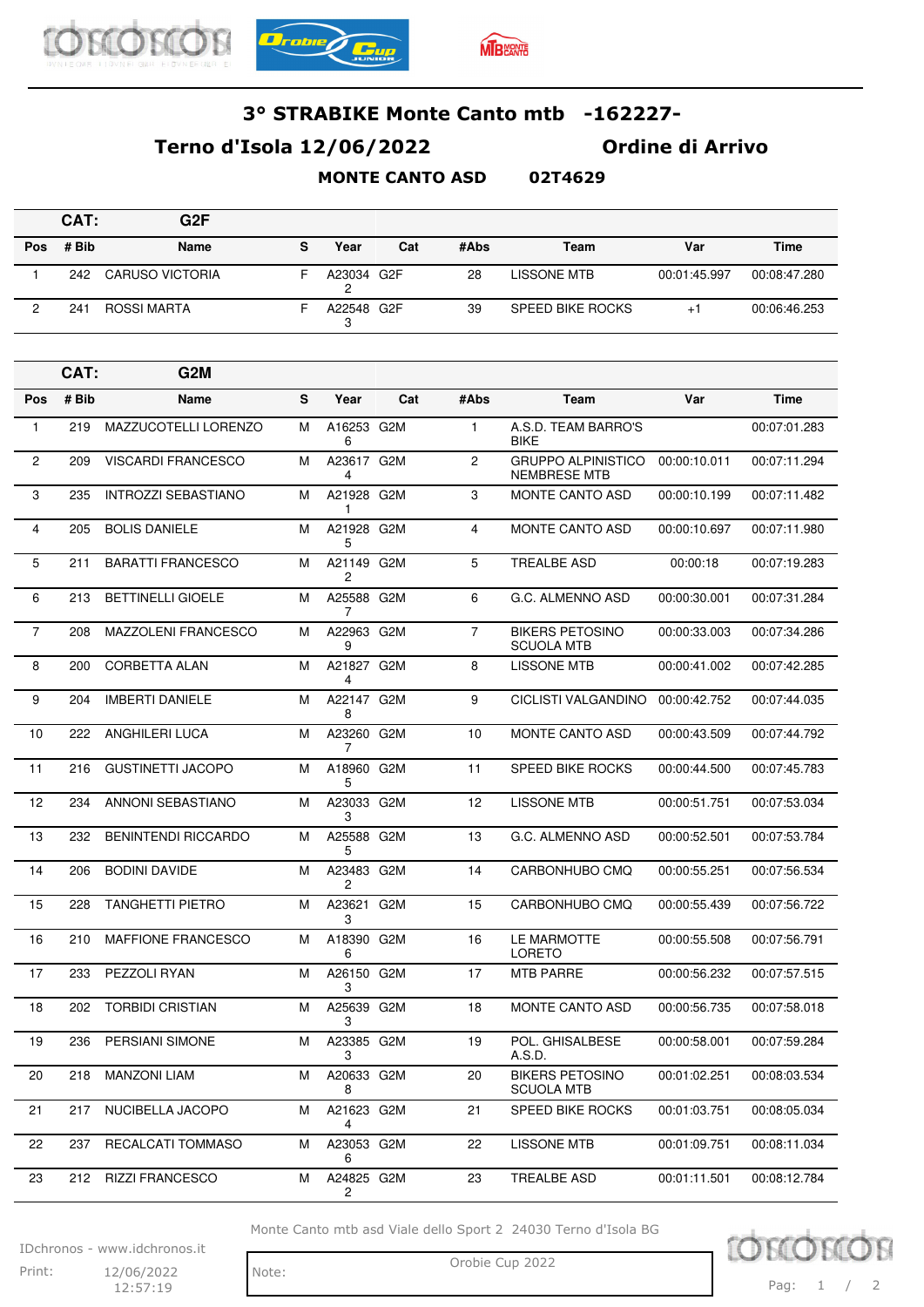





### **Terno d'Isola 12/06/2022 Ordine di Arrivo**

#### **MONTE CANTO ASD 02T4629**

|     | CAT:  | G <sub>2</sub> M         |   |                          |                  |      |                                     |              |              |
|-----|-------|--------------------------|---|--------------------------|------------------|------|-------------------------------------|--------------|--------------|
| Pos | # Bib | <b>Name</b>              | S | Year                     | Cat              | #Abs | <b>Team</b>                         | Var          | <b>Time</b>  |
| 24  | 203   | PREVITALI CRISTIAN       | M | A19031<br>$\overline{c}$ | G <sub>2</sub> M | 24   | <b>SPEED BIKE ROCKS</b>             | 00:01:13.511 | 00:08:14.794 |
| 25  | 201   | CICCOZZI ANDREA          | М | A23305 G2M<br>9          |                  | 25   | CARBONHUBO CMQ                      | 00:01:14.256 | 00:08:15.539 |
| 26  | 224   | <b>GENUIZZI MARCO</b>    | M | A25997 G2M<br>8          |                  | 26   | CICLISTI VALGANDINO                 | 00:01:22.762 | 00:08:24.045 |
| 27  | 223   | <b>RAVELLI LUCA</b>      | M | A26701 G2M<br>0          |                  | 27   | <b>SPEED BIKE ROCKS</b>             | 00:01:24.762 | 00:08:26.045 |
| 28  | 231   | <b>GARLINI PIETRO</b>    | M | A23628<br>5              | G2M              | 29   | POL. GHISALBESE<br>A.S.D.           | 00:01:55.752 | 00:08:57.035 |
| 29  | 207   | <b>MASNADA DIEGO</b>     | M | A25588 G2M<br>9          |                  | 30   | G.C. ALMENNO ASD                    | 00:01:59.002 | 00:09:00.285 |
| 30  | 230   | DE ROSA PIETRO           | M | A20604 G2M<br>0          |                  | 31   | <b>MTB PARRE</b>                    | 00:01:59.505 | 00:09:00.788 |
| 31  | 229   | <b>PACCANI PIETRO</b>    | M | A25323 G2M<br>2          |                  | 32   | <b>LE MARMOTTE</b><br><b>LORETO</b> | 00:02:00.034 | 00:09:01.317 |
| 32  | 221   | <b>SINDONA LUCA</b>      | M | A23033 G2M<br>5          |                  | 33   | <b>LISSONE MTB</b>                  | 00:02:01.252 | 00:09:02.535 |
| 33  | 214   | <b>AZZOLA GIOVANNI</b>   | M | A25956<br>3              | G <sub>2</sub> M | 34   | <b>MTB PARRE</b>                    | 00:02:27.003 | 00:09:28.286 |
| 34  | 225   | <b>AZZOLA MATTEO</b>     | M | A23791<br>2              | G <sub>2</sub> M | 35   | <b>MTB PARRE</b>                    | 00:02:41.512 | 00:09:42.795 |
| 35  | 226   | <b>FACCHETTI NICOLO'</b> | M | A23762 G2M<br>2          |                  | 36   | CARAVAGGIO<br><b>OFFROAD</b>        | 00:02:42.273 | 00:09:43.556 |
| 36  | 227   | PLEBANI NOAH             | M | A24262 G2M<br>3          |                  | 37   | POL. GHISALBESE<br>A.S.D.           | 00:03:10.753 | 00:10:12.036 |
| 37  | 220   | <b>COMOTTI LUCA</b>      | M | A23775 G2M               |                  | 38   | <b>CARAVAGGIO</b><br><b>OFFROAD</b> | 00:03:27.755 | 00:10:29.038 |

Monte Canto mtb asd Viale dello Sport 2 24030 Terno d'Isola BG



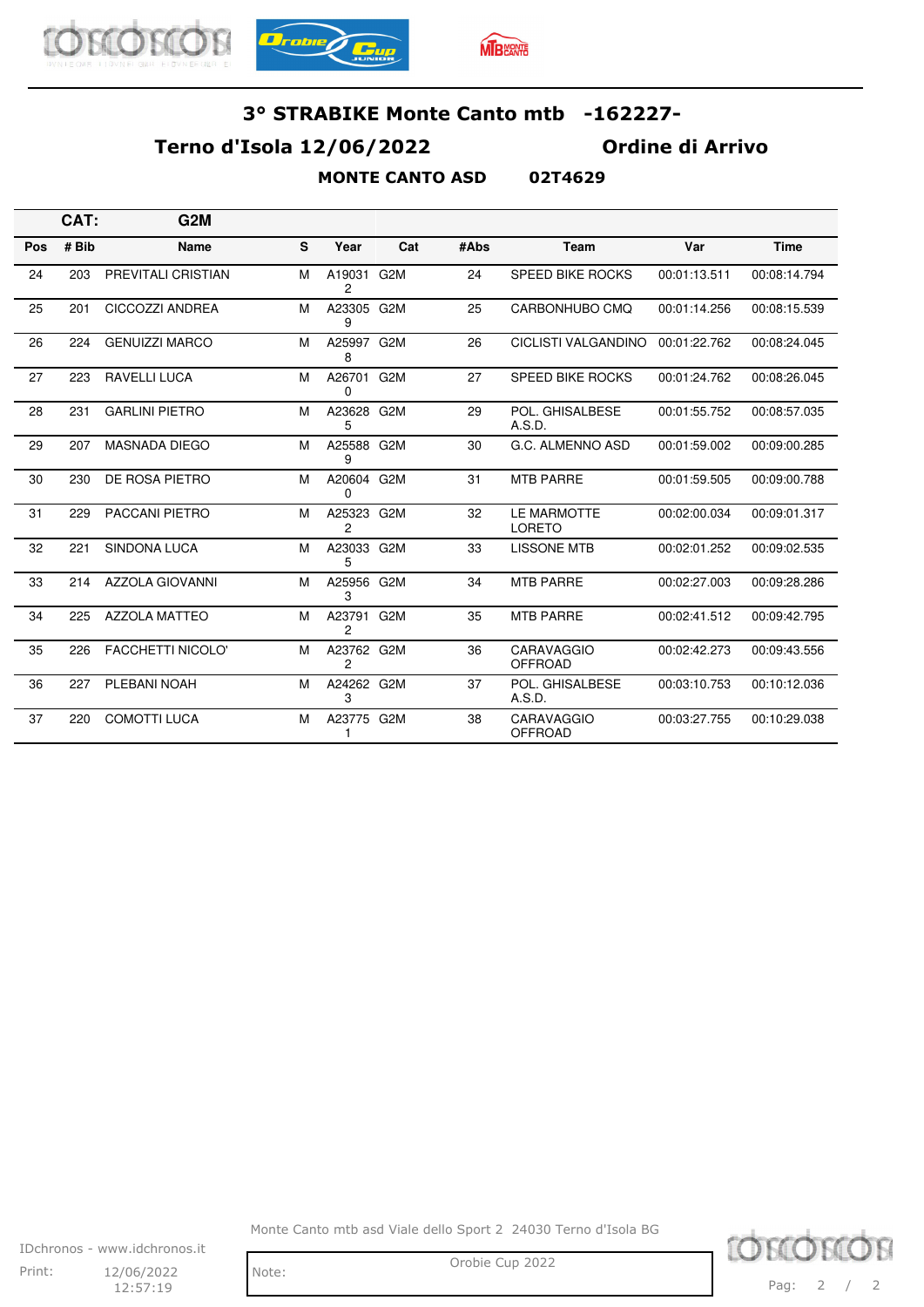





## **Terno d'Isola 12/06/2022 Ordine di Arrivo**

**MONTE CANTO ASD 02T4629**

|            | CAT:  | G1F                 |   |            |     |      |                                  |              |              |
|------------|-------|---------------------|---|------------|-----|------|----------------------------------|--------------|--------------|
| <b>Pos</b> | # Bib | Name                | s | Year       | Cat | #Abs | Team                             | Var          | Time         |
|            | 281   | <b>GRITTI ELISA</b> | ⊢ | A22693 G1F |     | 18   | CICLISTI VALGANDINO 00:01:17.998 |              | 00:06:23.190 |
|            | 282   | CALLIONI SOFIA      |   | A25189 G1F |     | 22   | <b>TREALBE ASD</b>               | 00:01:36.499 | 00:06:41.691 |

|                | CAT:  | G1M                        |           |                 |     |                |                                        |              |              |
|----------------|-------|----------------------------|-----------|-----------------|-----|----------------|----------------------------------------|--------------|--------------|
| <b>Pos</b>     | # Bib | Name                       | ${\bf s}$ | Year            | Cat | #Abs           | Team                                   | Var          | <b>Time</b>  |
| $\mathbf{1}$   | 263   | SONZOGNI LEONARDO          | M         | A21927 G1M<br>9 |     | $\mathbf{1}$   | MONTE CANTO ASD                        |              | 00:05:05.192 |
| $\overline{2}$ | 253   | <b>RAVASIO DANIEL</b>      | М         | A23336 G1M<br>1 |     | $\overline{2}$ | A.S.D. TEAM BARRO'S<br><b>BIKE</b>     | 00:00:05.249 | 00:05:10.441 |
| 3              | 266   | <b>DANESI MATTIA</b>       | М         | A20627 G1M<br>2 |     | 3              | <b>VELO CLUB SARNICO</b><br>A.S.D.     | 00:00:08.751 | 00:05:13.943 |
| $\overline{4}$ | 270   | PANZA OSCAR                | M         | A25583 G1M<br>1 |     | $\overline{4}$ | G.C. ALMENNO ASD                       | 00:00:09.740 | 00:05:14.932 |
| 5              | 262   | DELLA LIBERA GREGORIO      | м         | A22945 G1M<br>9 |     | 5              | CICLISTI VALGANDINO                    | 00:00:11.500 | 00:05:16.692 |
| 6              | 260   | <b>BELLINI GIACOMO</b>     | М         | A24146 G1M<br>0 |     | 6              | <b>VELO CLUB SARNICO</b><br>A.S.D.     | 00:00:21.500 | 00:05:26.692 |
| $\overline{7}$ | 271   | <b>ANTONINI RAFFAELE</b>   | M         | A23268 G1M<br>4 |     | $\overline{7}$ | CICLISTI VALGANDINO                    | 00:00:28.502 | 00:05:33.694 |
| 8              | 252   | POLGATI ALEXANDER          | М         | A23772 G1M<br>5 |     | 8              | CARAVAGGIO<br><b>OFFROAD</b>           | 00:00:33.010 | 00:05:38.202 |
| 9              | 273   | <b>OSMAN ADAM</b>          | М         | A24353 G1M<br>5 |     | 9              | LE MARMOTTE<br><b>LORETO</b>           | 00:00:36.759 | 00:05:41.951 |
| 10             | 269   | <b>CECCHETTI NICOLO'</b>   | M         | A24417 G1M<br>6 |     | 10             | LE MARMOTTE<br><b>LORETO</b>           | 00:00:37.749 | 00:05:42.941 |
| 11             | 254   | <b>PARIS DARIO</b>         | М         | A21264 G1M<br>0 |     | 11             | CARAVAGGIO<br><b>OFFROAD</b>           | 00:00:38     | 00:05:43.192 |
| 12             | 268   | <b>LAZZARONI NICOLAS</b>   | М         | A25587 G1M<br>6 |     | 12             | G.C. ALMENNO ASD                       | 00:00:42.750 | 00:05:47.942 |
| 13             | 256   | <b>SORTE FILIPPO</b>       | M         | A25773 G1M<br>1 |     | 13             | <b>MONTE CANTO ASD</b>                 | 00:00:49     | 00:05:54.192 |
| 14             | 264   | <b>BENZONI MATTEO</b>      | М         | A20537 G1M<br>6 |     | 14             | <b>MTB PARRE</b>                       | 00:00:50.750 | 00:05:55.942 |
| 15             | 258   | <b>VITALI GABRIELE</b>     | М         | A26126 G1M<br>6 |     | 15             | <b>KRICCA BIKE ASD</b>                 | 00:00:51.005 | 00:05:56.197 |
| 16             | 259   | <b>BERRINI GABRIELE</b>    | M         | A23058 G1M<br>3 |     | 16             | <b>LISSONE MTB</b>                     | 00:01:02.250 | 00:06:07.442 |
| 17             | 267   | <b>FEDRIGHINI MATTIA</b>   | М         | A26268 G1M<br>9 |     | 17             | <b>VELO CLUB SARNICO</b><br>A.S.D.     | 00:01:03.250 | 00:06:08.442 |
| 18             | 251   | <b>COLLEONI ALESSANDRO</b> | М         | A25961 G1M<br>5 |     | 19             | <b>SCUOLA MTB SAN</b><br>PAOLO D'ARGON | 00:01:27.251 | 00:06:32.443 |
| 19             | 272   | <b>BERNASCONI TOMMASO</b>  | M         | A24420 G1M<br>7 |     | 20             | LE MARMOTTE<br>LORETO                  | 00:01:29.501 | 00:06:34.693 |
| 20             | 250   | MAGNI ALESSANDRO           | м         | A25639 G1M<br>2 |     | 21             | MONTE CANTO ASD                        | 00:01:34.501 | 00:06:39.693 |
| 21             | 261   | FORESTI GIACOMO            | М         | A26731 G1M<br>6 |     | 23             | <b>VELO CLUB SARNICO</b><br>A.S.D.     | 00:01:40.501 | 00:06:45.693 |
| 22             | 265   | <b>SCOTTI MATTIA</b>       | М         | A23417 G1M<br>0 |     | 24             | POL. GHISALBESE<br>A.S.D.              | 00:01:52.001 | 00:06:57.193 |
| 23             | 257   | PREVITALI FILIPPO          | М         | A26762 G1M<br>8 |     | 25             | POL. GHISALBESE<br>A.S.D.              | 00:01:52.436 | 00:06:57.628 |

Monte Canto mtb asd Viale dello Sport 2 24030 Terno d'Isola BG

IDchronos - www.idchronos.it Print: 12/06/2022 Note: Orobie Cup 2022 12/06/2022

 $13:11:37$